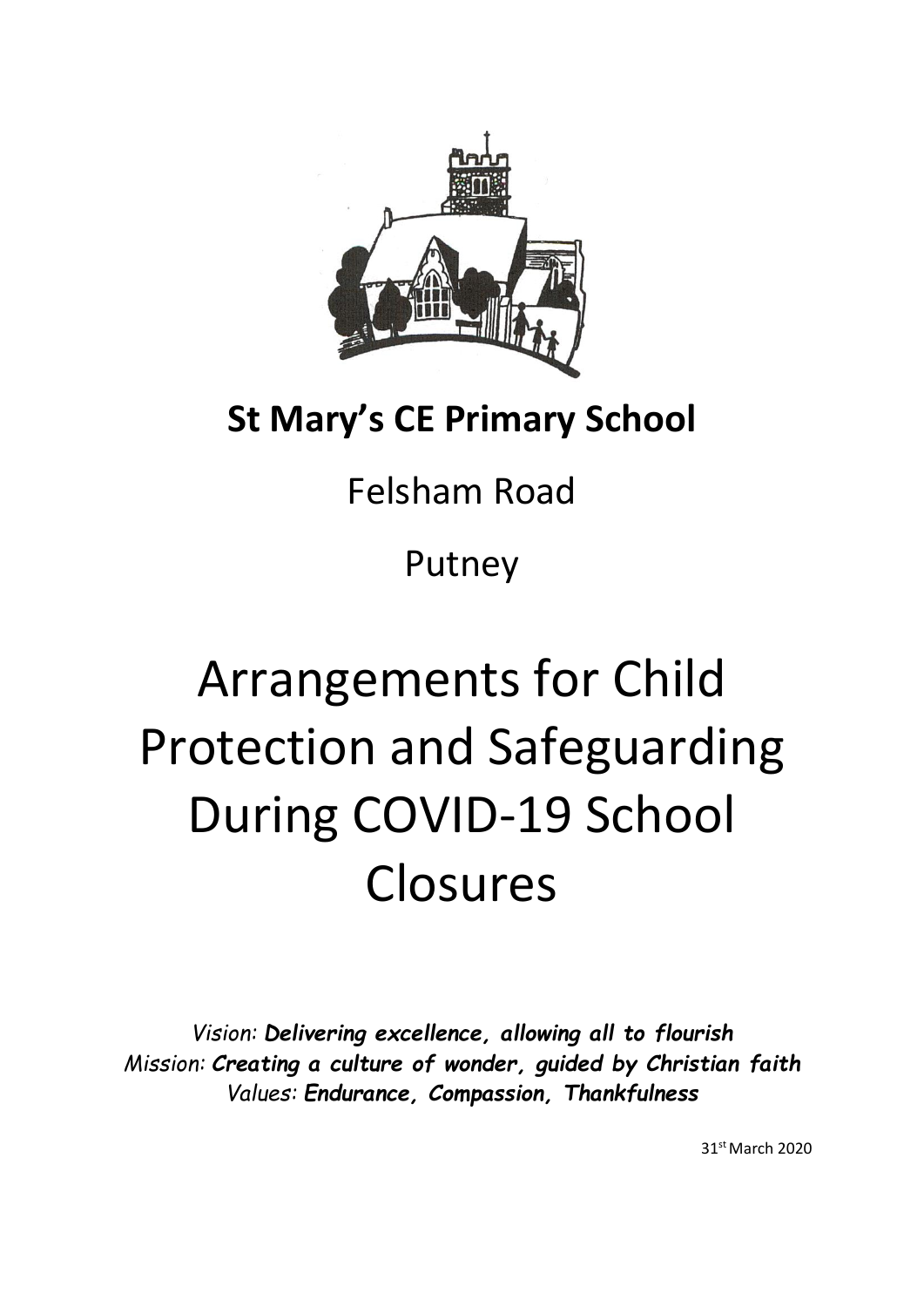#### **This document forms an extraordinary amendment to the policy already in place and is operational from 31st March 2020, for as long as required. This document may be subject to updates if situation changes.**

#### **Introduction**

From 20th March 2020 schools have been required to close to the majority of pupils and to remain open only for the children of identified essential workers (related to the COVID-19 virus and emergency measures in place) and some groups of pupils identified as particularly vulnerable.

This document forms part of the school's Safeguarding and Child Protection Policy and contains the adjustments the school is making to operational practice and safeguarding practice during the COVID-19 emergency measures. It is written in line with Government guidance: **Coronavirus (COVID–19): Safeguarding in Schools, Colleges and Other Providers – published 27th March 2020.**  This document will be kept under review and amended if necessary as further guidance is issued by the Government.

If the situation arises where the school either hosts as a cluster school, or where pupils from the school are educated at another local school as a result of local cluster arrangements all schools involved will uphold the principles in Keeping Children Safe in Education (KCSiE) 2019 and this policy.

The way in which the school is currently operating in response to COVID-19 is fundamentally different to how we would normally operate, however, a number of important safeguarding principles remain the same:

- The welfare of children remains our key priority;
- The best interests of children will always continue to come first;
- If any staff member or volunteer has a safeguarding concern about any child, they will continue to respond appropriately, pass on concerns to the DSL and appropriate and timely action will be taken
- A DSL or deputy will be available, either onsite or remotely;
- Unsuitable people will not be allowed to enter the children's workforce and/or gain access to children;
- Children will continue to be protected when they are online.

# **Designated Safeguarding Leads (DSL)**

The DSL is: Cheryl Payne – Head Teacher Email: head@st-marys-putney.wandsworth.sch.uk Contact number: 07792-562567

Deputy DSL(s) are: Name: Amanda Bishop – Deputy Head Teacher Email: amanda.bishop@st-marys-putney.wandsworth.sch.uk Contact number: 07875-331834

Name: Kerry Dunford – Inclusion Manager Email: kdunford.212@lgflmail.org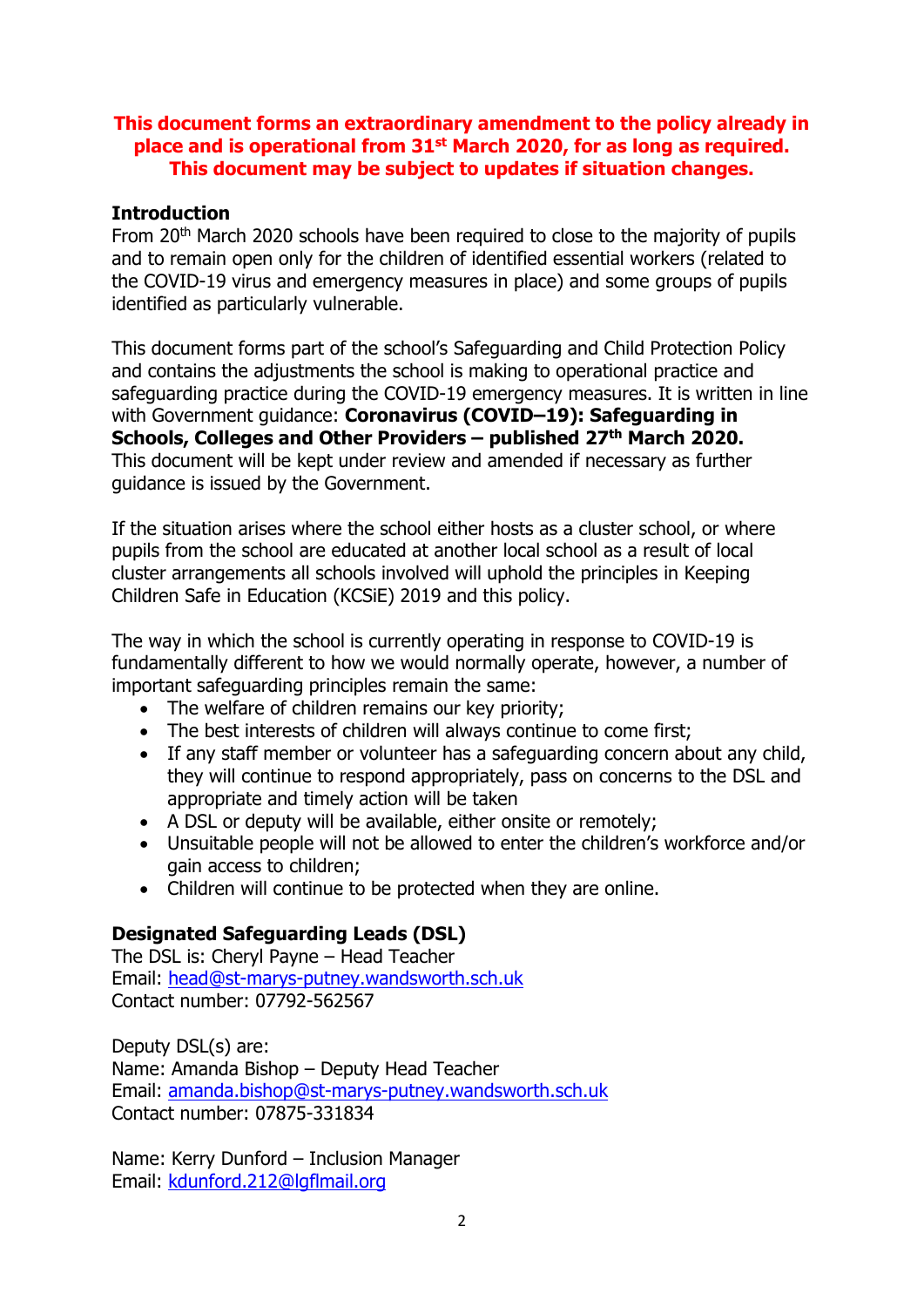#### Contact number: 07731-014641

We will endeavour to have a trained DSL available to staff at all times, wherever possible this person will be onsite, where this is not possible they will be available to be contacted via mobile or online video link. Staff have been provided with contact details for all key members of staff.

In extraordinary circumstances, where a DSL is not available: **Susan Abraham – School Business Manager** will take responsibility for the co-ordinating of safeguarding onsite.

Duties will include:

- Managing access to child protection files;
- Liaising with the offsite DSL (or deputy);
- As required, liaising with children's social workers where they require access to children in need and/or to carry out statutory assessments at the school;
- Reporting any changes or concerns;
- Ensuring site safeguarding checks are carried out and recorded
- Advice can also be sought from Stella Macaulay, Safeguarding in Education Advisor, MASH or other key officers (for full details see Appendix 1)

#### **Pupils on site**

Pupils with a parent or carer who:

• is a critical worker;

Pupils who:

- meet the vulnerable children definition, that is those who have a social worker and those children and young people up to the age of 25 with Education, Health and Care Plans (EHCP);
- have an assigned social worker and may include those who are subject to a Child Protection Plan and those who are looked after by the Local Authority;

should be offered a school place if they cannot be cared for at home. A child may also be deemed to be vulnerable if they have been assessed as being in need or otherwise meet the definition in section 17 of the Children Act 1989.

The school also has flexibility to offer a place to those on the edge of receiving children's social care support or where there are other significant concerns about their wellbeing.

The DSL is aware of the most vulnerable children and has ensured that those pupils who meet the criteria have been offered places during this period.

The school has requested and recorded the most up to date contact details for all pupils to enable the most effective contact with pupils and families during this difficult time.

The school continues to work with and support children's social care to help protect vulnerable children. We expect those pupils identified as vulnerable children to attend school, provided they do not have underlying health conditions that put them at risk. In circumstances where the parent does not want to allow their child to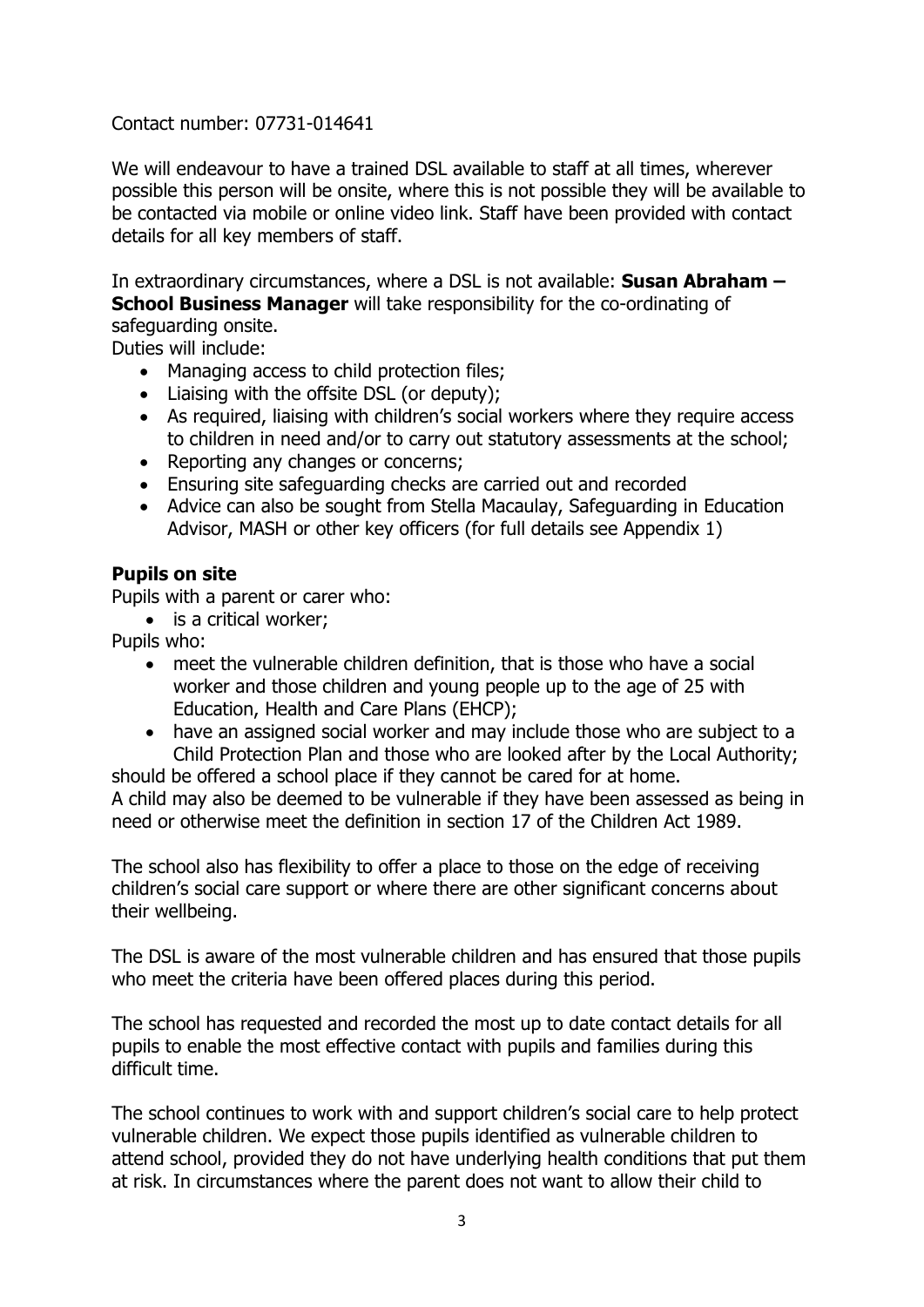attend school we are working with the family and the allocated social worker to encourage attendance. If required risk assessments have been carried out to ensure any risks have been fully considered and the most appropriate plan put in place.

Non-attendance will be followed up in accordance with usual procedures.

The school will notify the allocated social worker if any vulnerable child expected in school fails to attend.

The school has carried out risk assessments for each pupil with an EHCP (in consultation with Health, LA and parents) who cannot have their needs met at home; to decide whether they should be offered a school place during the COVID-19 crisis. These assessments will be revisited if individual circumstances change, or if Government guidance is updated.

While children are educated onsite the school has put appropriate safety and hygiene regulations in place in accordance with government guidance.

The school has set up systems to ensure all vulnerable children and their families not in attendance are contacted on a regular basis, to monitor their wellbeing and provide an opportunity for any concerns the child or family have to be shared. The school has ensured that those staff members responsible for making contact with families have been provided with advice about how to conduct their contact with families and given key information about families and professional networks to facilitate any necessary contact. Guidance from the local authority has been provided to schools about keeping in touch with vulnerable pupils (Appendix 3).

Eligibility for free school meals (FSM) is not a determining factor in assessing vulnerability in terms of COVID–19 criteria. However, the school recognises that families whose children qualify for FSM may be experiencing particular challenges during this crisis, and have made arrangements to ensure that FSM children either have access to a meal or are provided with food vouchers.

#### **Reporting concerns**

If any member of staff or volunteer becomes aware of a safeguarding concern about a pupil or family, they will record it in the usual way according to school procedures and pass it on to the DSL so that appropriate decisions and actions can be taken. Appendix 2 provides information about Wandsworth Borough Council services and access during the current situation.

If there is a safeguarding concern or allegation about a member of staff or volunteer, the Head Teacher or DSL will be informed immediately so that the matter can be investigated. The LADO will be consulted, or a referral made to LADO, as per usual guidance. The LADO service is contactable via telephone and email as usual.

The whistleblowing policy remains in place and can be followed by any staff member or volunteer if required. The Whistleblowing Policy can be found on the school's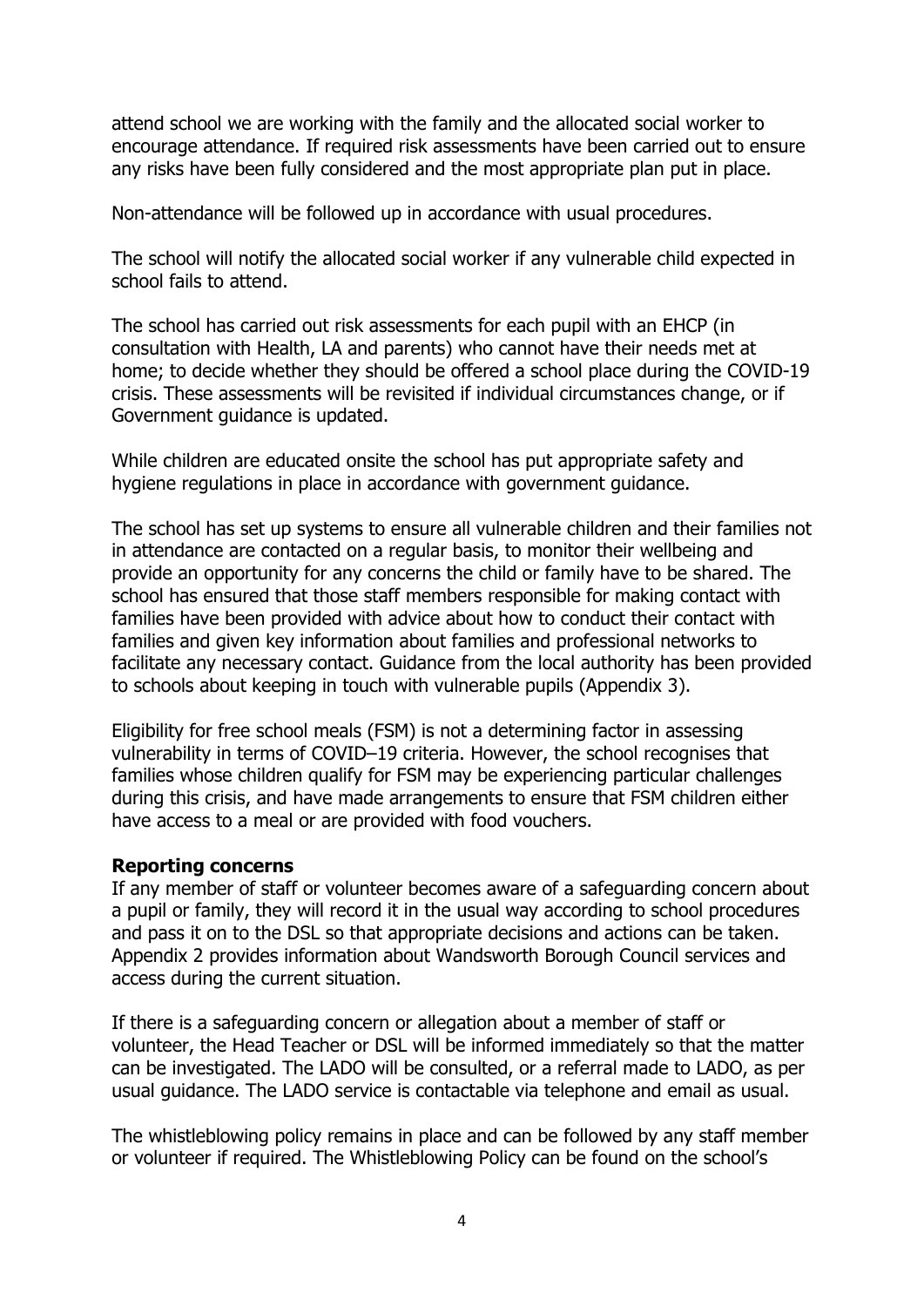public drive or for those who do not have access to this on the school's website (About Us – School Policies).

#### **Safeguarding all pupils**

The school remains committed to ensuring the safety and wellbeing of **all** pupils and recognises that school is a protective factor for children and young people. The current circumstances create some unusual challenges in ensuring children have access to safe adults outside their immediate family in whom they can confide any worries or fears. We also recognise that many families are under immense pressure in the current situation, both emotionally and financially, which will mean that not every home is a place of safety for children and young people. Some may be confined to small living spaces or may be witnessing or subjected to abusive situations.

The school has ensured that all families have been provided with information about how to contact staff members during the school closures and that contact details for key support services and helplines, along with a copy of this document, have been included in information sent out/provided on the school website: www.stmarysschoolputney.co.uk (Pupils – Class Focus)

# **Online safety and providing off site teaching**

All staff who interact with children and young people, including online, will continue to look out for signs a child may be at risk.

Online teaching should follow usual principles for safe and acceptable use of technology. This includes, but is not limited to:

- Acceptable Use Policy
- Staff pupil/student online relationships as outlined in the Staff Handbook
- The school's e-Safety and Social Media Policies

The school has communicated basic information to parents where online learning platforms are being used which has included:

- Confirmation of online tools and or sites that the school will be using/if using
- Confirmation of what the child may be asked to do online
- Confirmation as to who their child will be interacting with online
- Confirmation as to whether other pupils will be able to access their child via the online platform
- Allowing the parent or carer the opportunity to voice any concerns
- The importance of not leaving the child alone during screen time
- Monitoring the search history
- Maintaining open communication with the child about online safety
- How to report a concern

Parents and carers have also been provided with details/links to support services e.g. Internet Matters, LGFL, Net-aware, ThinkUKnow, Safer Internet Centre etc..

The school recognises that not all children will have access to a computer or internet facilities in the home, and has ensured that age appropriate resources have been provided for any child who needs them.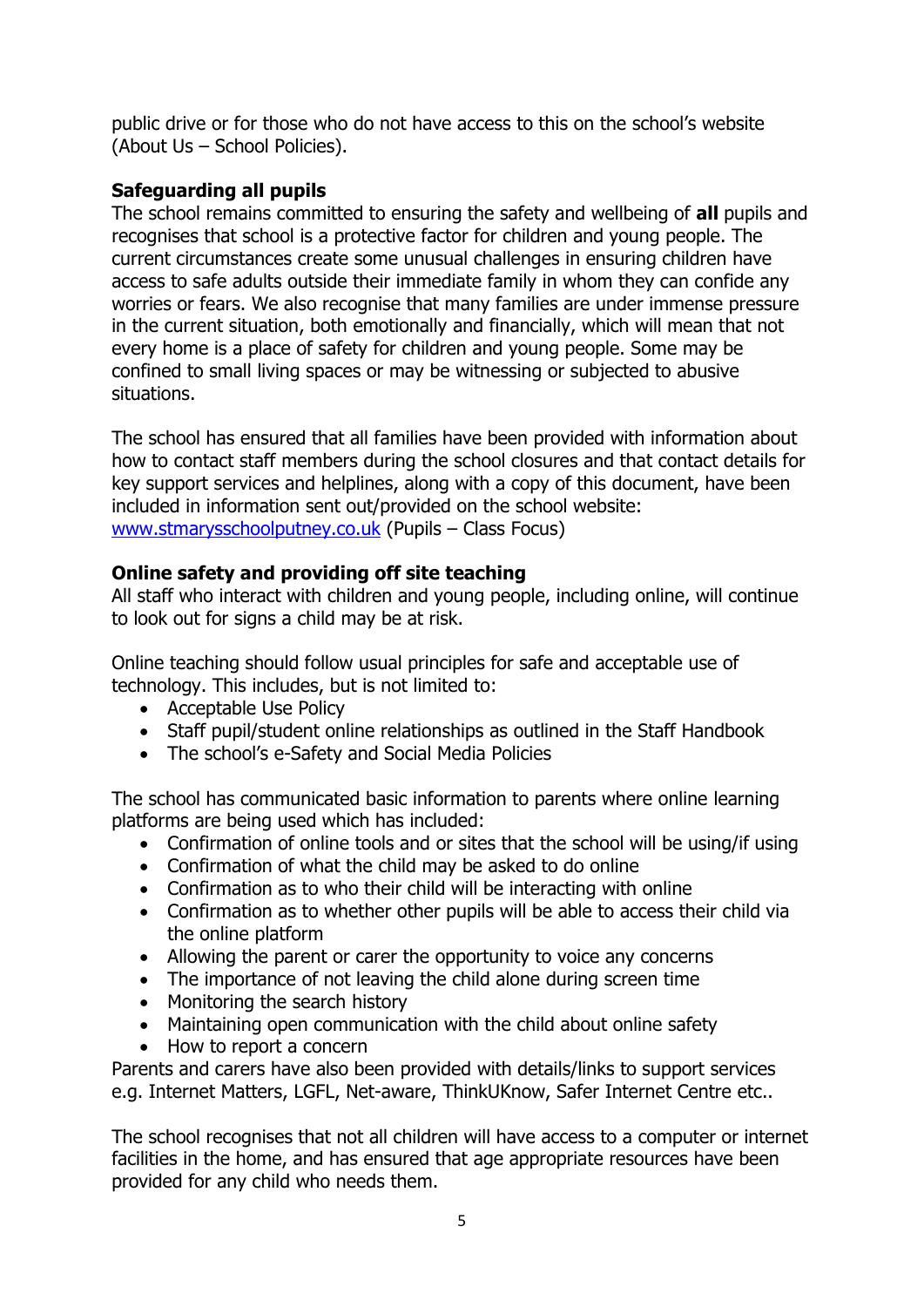#### **Safer recruitment/movement of staff and staff training**

In response to the current situation, the Government has issued guidance in relation to required checks. Staff who are already working in regulated activity and who have undergone appropriate checks, do not need to be rechecked if required to work on a different site temporarily, provided the details required are confirmed by the current employer.

Any new staff or volunteers will be checked in line with relevant processes and details recorded on the Single Central Record in the usual way.

All existing staff have had safeguarding training and have read Part One of Keeping Children Safe in Education (KCSiE). DSLs will ensure all staff are informed of any updates or variations due to the COVID–19 pandemic.

Any new staff or volunteers will be provided with a safeguarding induction to ensure they are clear about expected processes.

DSL training is unlikely to take place at present. The Government have advised that any DSL (or deputy) who has been trained will continue to be classed as a trained DSL even if they miss their refresher training, however all of our DSL's possess up to date training.

If any staff member requires initial DSL training during this period, as they need to take on DSL responsibilities they have not previously had, the school will take advice from the Safeguarding in Education Advisor and an appropriate level of input will be provided.

#### **Peer on peer abuse**

The school recognises that during the closure/partial closure there is an increased opportunity for peer on peer abuse to take place. We will continue to remain vigilant to any signs of such abuse, listen to and work with any child who may have suffered abuse from a peer, their parents and any multi-agency partner required to ensure the safety and security of the child or young person concerned.

#### **Domestic abuse**

Wandsworth's Project Tearose (sharing of police notifications relating to attendance at domestic Incidents with DSL in schools) continues to operate during the COVID-19 pandemic. Notifications are shared verbally with DSL by the Safeguarding In Education Advisor (SEA) – this provides the opportunity to agree any actions required in each individual circumstance.

#### **Support services information**

All support services have adapted their working protocols to provide best possible input for children, young people and families during the COVID-19 pandemic. The school will ensure they access any guidance and updates in relation to national and local services and circulate as appropriate to staff members.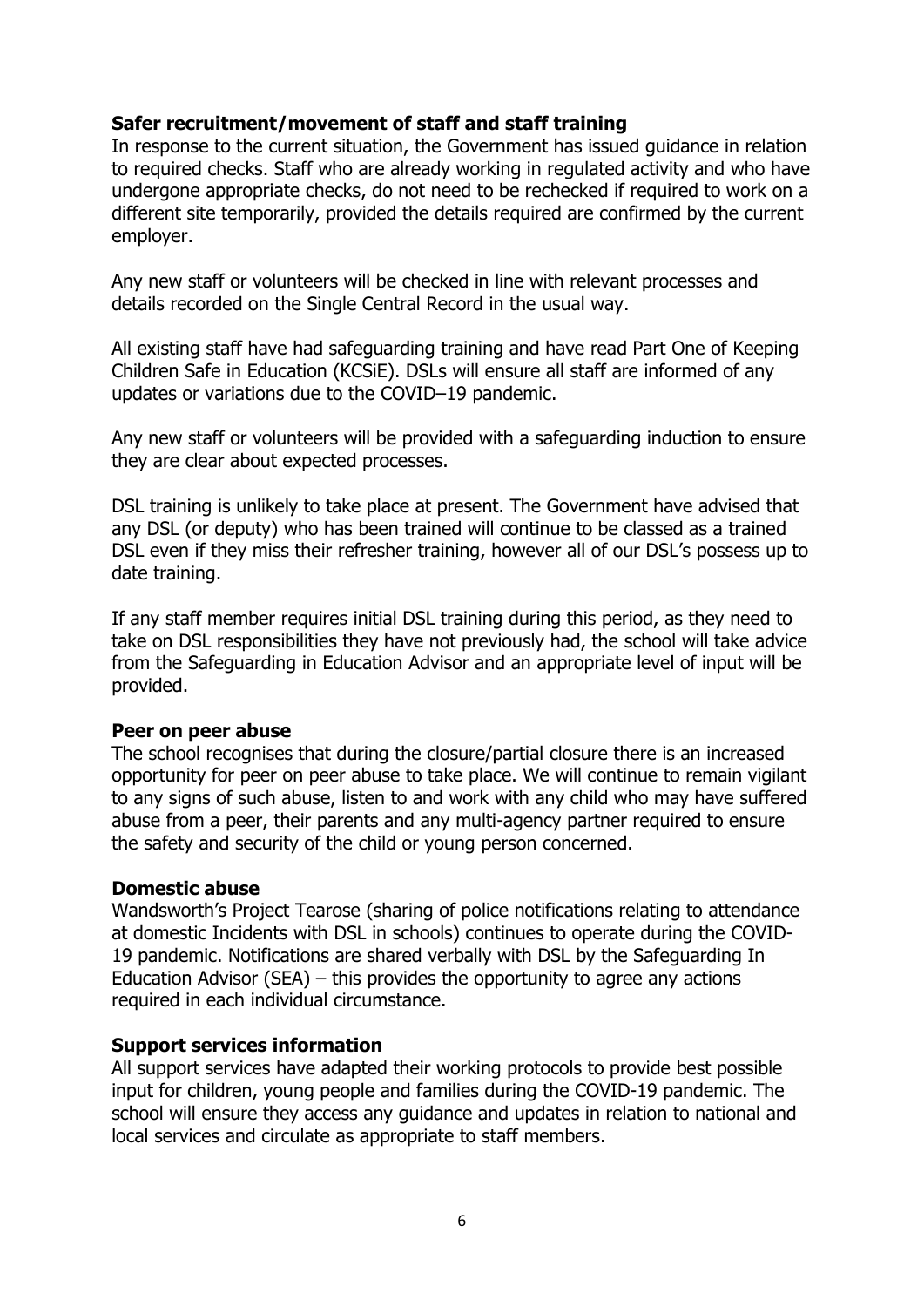Some useful links are:

#### **ChildLine**:

0800 1111 who are operating a 9am–Midnight service in response to COVID-19.

#### **UK Safer Internet Centre**:

https://reportharmfulcontent.com/report/ www.thesafe.g.uardingalliance.org.uk

#### **CEOP:**

https://www.ceop.police.uk/ceop-reporting/

#### **Young Minds Crisis Messenger**:

85258 – free text service for 24/7 support

#### **NSPCC Helpline:**

Phone: 0808 800 5000 Email: help@nspcc.org.uk

#### **Mind:**

www.mind.org.uk

#### **The Department for Education COVID-19 helpline**:

Email: DfE.coronavirushelpline@education.gov.uk Telephone: 0800 046 8687 Lines are open Monday to Friday from 8am to 6pm and weekends 10am to 4pm.

Updates on current access to CAMHS and school nursing are attached as Appendix 4 and 5.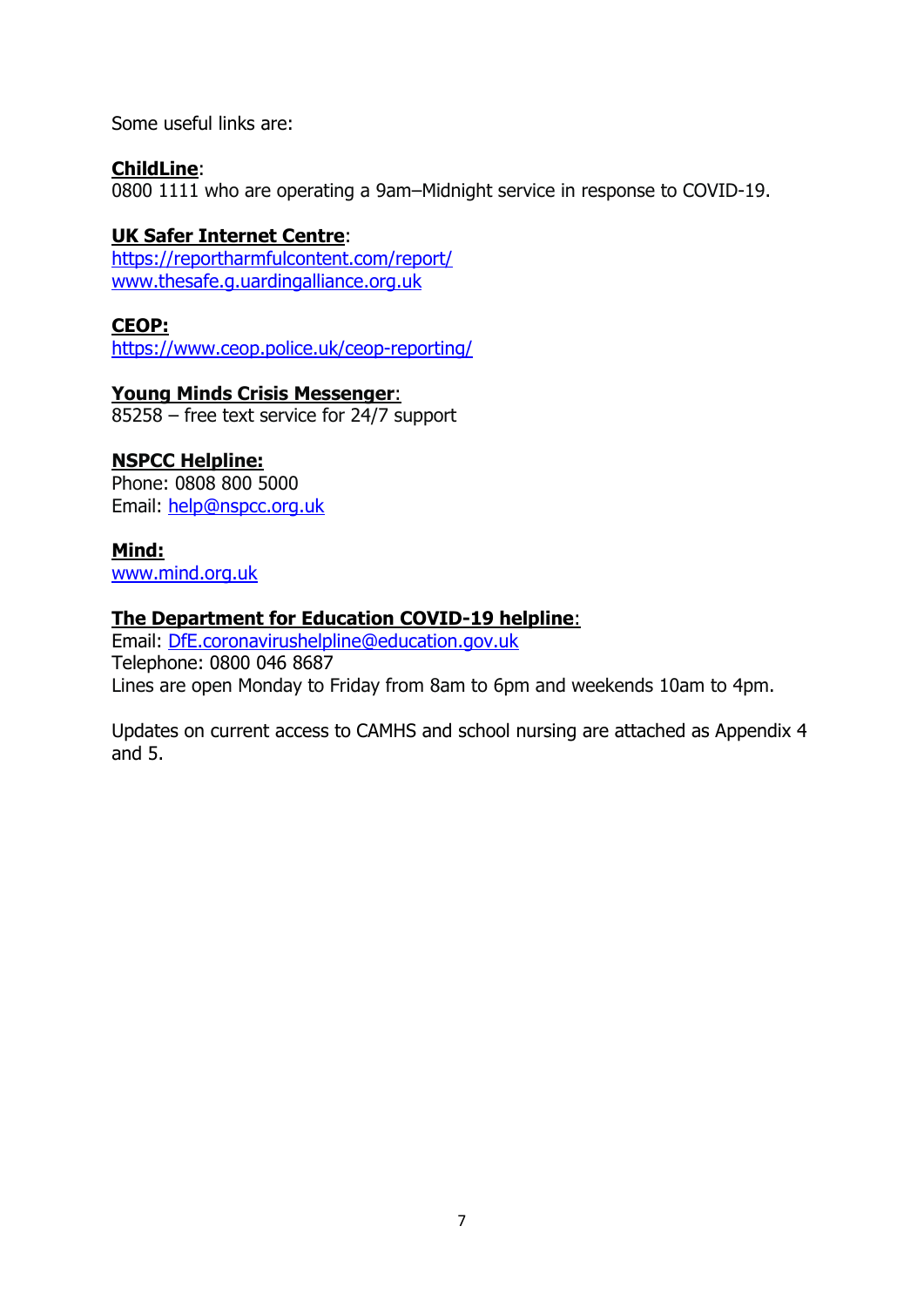#### Appendix 1: **Support for schools during COVID-19 emergency**

Schools are having to cope with an unprecedented situation at present and are often on the frontline in relation to dealing with parental anxiety and frustration with the difficulties being caused by the crisis. The situation also means that some school staff are having to work off site, reducing the immediate support networks usually available to those still in school.

In addition, Government advice is changing daily as the situation develops and this provides challenges in ensuring that colleagues are kept effectively updated.

Some key LA officers and services are available to provide support and guidance to schools:

#### **Stella Macaulay**

Safeguarding in Education Advisor, continues to be available to provide advice and support to schools

Email: stella.macaulay@richmondandwandsworth.gov.uk Telephone: 07775-417475

#### **Andy Hough**

Head of School Participation and Performance Email: Andrew.hough@richmondandwandsworth.gov.uk Telephone: 07870 278 848

#### **Gary Hipple**

Head of School Support and School IT Email: gary.hipple@richmondandwandsworth.gov.uk Telephone: 07971 187288

#### **Lewis Brunton**

School Support Manager, HR Email: lewis.brunton@richmondandwandsworth.gov.uk

#### **Chantel Langenhoven**

Local Authority Designated Officer (LADO) Email: chantel.langenhoven@richmondandwandsworth.gov.uk Telephone: 0208-871-7440

Multi-Agency Safeguarding Hub (MASH) Email: MASH@wandsworth.gov.uk Telephone: 0208-871-6622 Out of Hours Service: 0208-871-6000

#### **Schools and Community Psychology Service**

Schools can contact their link Educational Psychologist directly or the Head of Service: Tara Midgen Email: Tara.midgen@richmondandwandsworth.gov.uk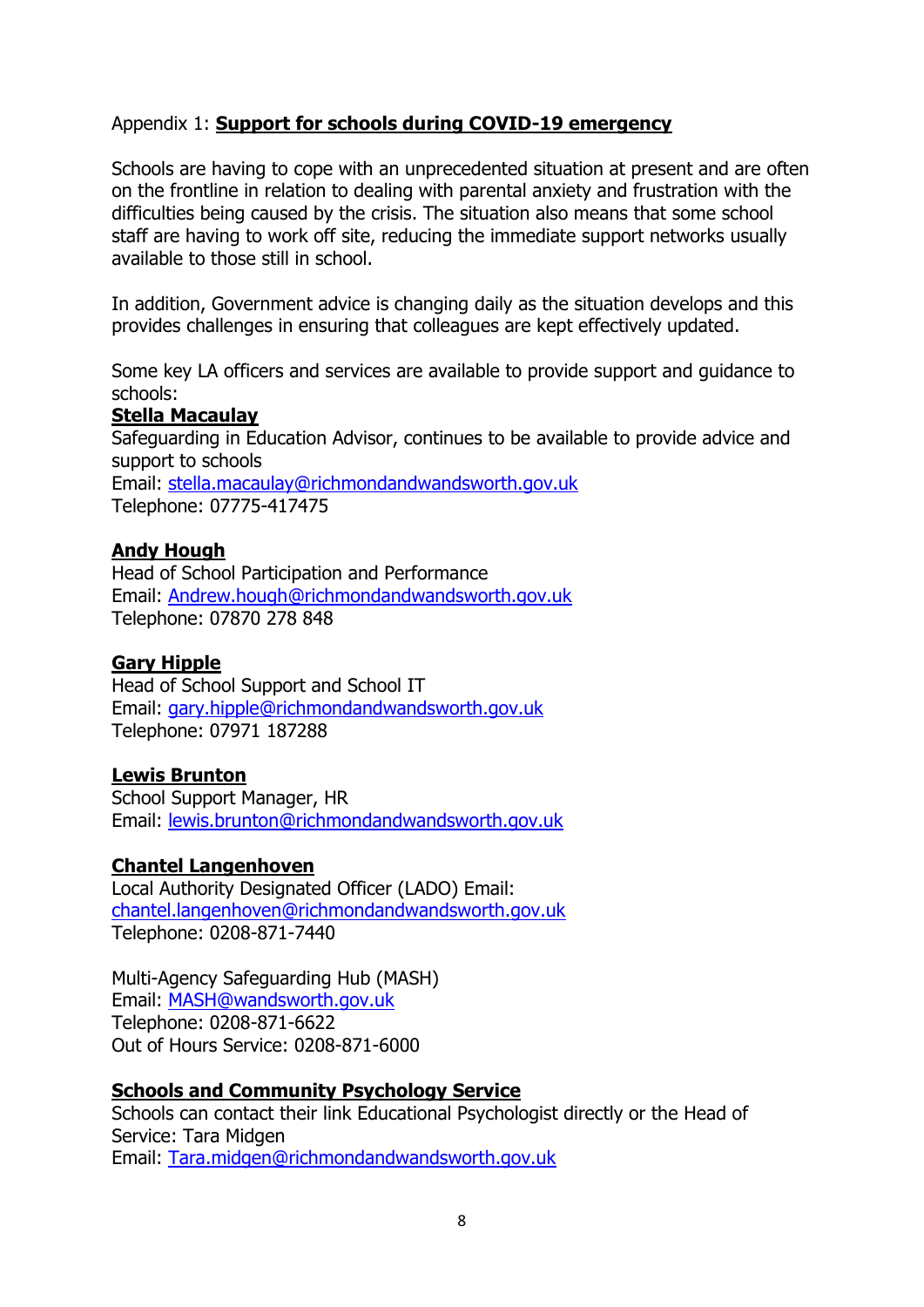#### **Ruth Lacey**

Head of Safeguarding Standards Email: ruth.lacey@richmondandwandsworth.gov.uk Telephone: 07967-640080

#### **Paul Martland**

Head of Commissioning and interim Head of Early Help Email: paul.martland@richmondandwandsworth.gov.uk Telephone: 07504-423493

Early Help colleagues are available and are taking calls from families and helping to resolve problems arising as well as contacting families directly when issues have been raised.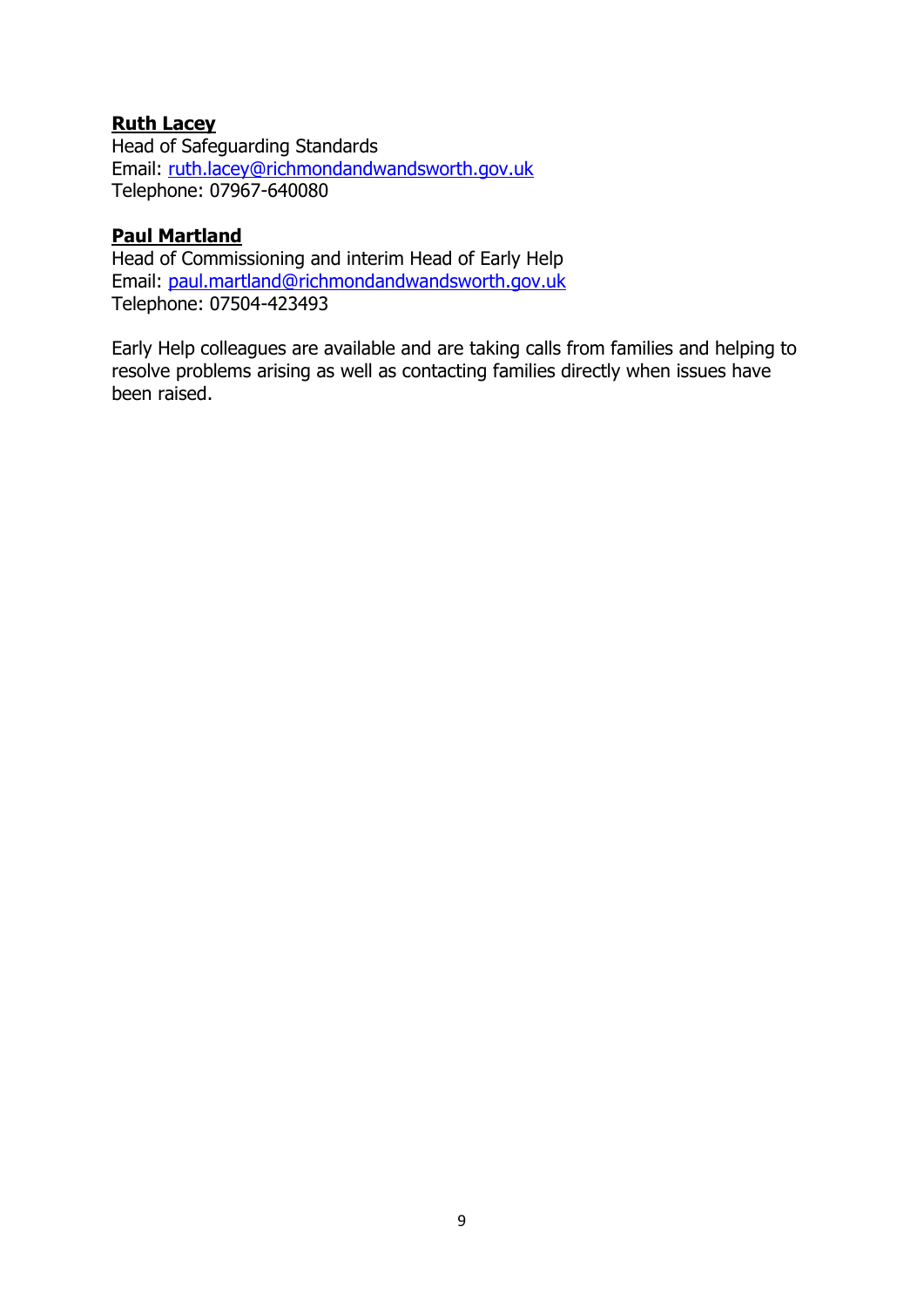#### Appendix 2: **Letter from Ana Popovici, Director of Children's Services, Wandsworth Borough Council**

Dear Partners,

#### **COVID-19: Arrangements for Children's Social Care**

I am writing to set out how Children's Services intends to maintain its core statutory functions, whilst following Government guidance and joining the national response to COVID-19. We hope to continue our close working relationship with partners, in what are challenging times for us all.

I know you will all appreciate that we are working in a rapidly evolving situation, so the arrangements set out below may change in the coming weeks and months. Unless unwell, our staff continue to work. Whilst they will be largely based at home, they will continue to fulfil their statutory functions as far as is safe and possible. We intend to maintain continuity for the families we work with and have communicated with them to explain how our meetings, visits and support will be delivered at this time. We recognise that many vulnerable families will find self-isolation emotionally and practically challenging, and we are working on contingency plans to support them in a variety of different scenarios.

#### **New referrals**

Referrals should continue to be made to the MASH using the Multi Agency Referral Form (MARF). The MASH capacity will be significantly reduced so referrals will be prioritised according to immediate and acute risk. MASH can continue to be contacted on 020 8871 6622. The Out Of Hours service will remain contactable on 020 8871 6000.

# **Child Protection Conferences**

At present, we intend to continue with all planned Child Protection Conferences, however these will take place 'virtually' using Microsoft Teams software or conference call. We ask that you ensure your staff are aware of this, and that they continue to provide written reports to Children's Planning and Review as usual, via child.protection@wandsworth.cjsm.net.

Where a virtual conference is not possible, Review Child Protection Conferences may take place as a paper-based process; all reports will be considered by the Chair, and a detailed discussion will take place between the Child Protection Coordinator, Team Manager and Social Worker. You should anticipate that Social Workers and Child Protection Coordinators will maintain contact with you regarding the arrangements.

#### **Statutory visits to children and their families**

We are reviewing risk assessments and plans for all of the children and families we work with, so that we are in a position to prioritise those where it is essential to maintain frequent contact. Home or school visits will only be carried out if critical to a child's welfare, but we will remain in weekly remote contact with families and will endeavour to see and speak to children alone where possible.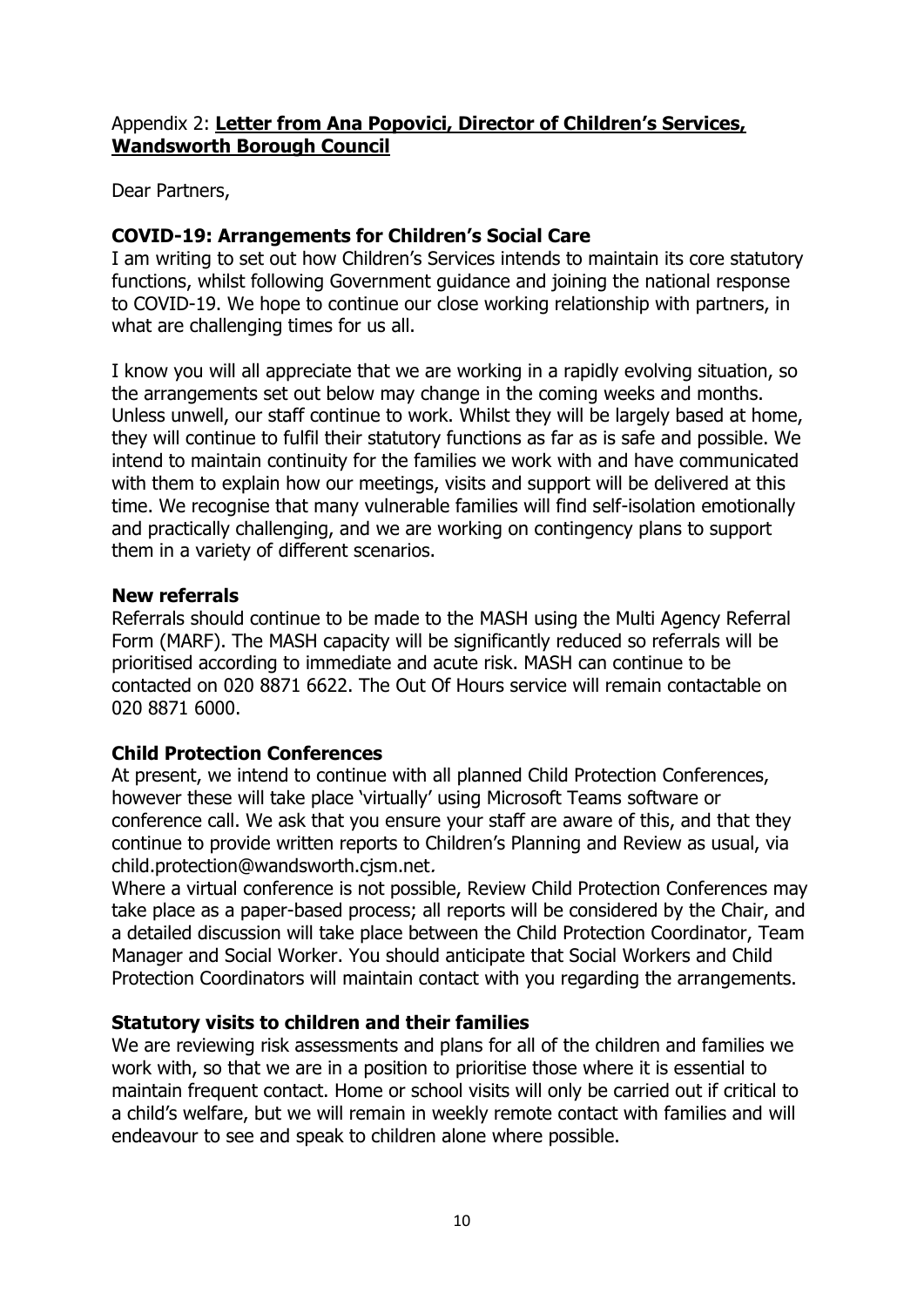We would very much value partners' involvement in our safety plans for children, so that families continue to receive contact and support from the wider multiagency group.

#### **Core Group meetings**

Core group meetings are a critical part of our ongoing risk assessment and they enable support planning for families; this is particularly relevant at the present time. Core group meetings will continue virtually where at all possible, using Microsoft Teams, conference call, or other software. Social Workers will be responsible for liaising with Core Group members about arrangements to meet remotely.

#### **Children Looked After**

Unless critical, we will not be visiting children in placement in order to reduce the risks to any children in the home, foster carers and residential care staff. Social Workers and IROs will be maintaining contact with young people and their carers by telephone, WhatsApp and Skype.

Contact between children and their families is being risk assessed on a case by case basis, and where face to face contact is not safe or possible, WhatsApp and Skype arrangements will be made.

Statutory reviews for Children who are Looked After will continue as planned but remotely. You can expect that where needed, the Social Worker or Independent Reviewing Officer will contact you for written or verbal information.

# **Local Authority Designated Officer (LADO)**

Referrals should continue and be made via telephone and email. Consultations and advice will continue to be given via telephone and email. Liaison will take place with partner agencies and other organisations via telephone and email as needed.

#### **The LADO can be contacted on:**

**Telephone:** 020 8871 7440 (the landline is diverted to mobile) and **Email:** chantel.langenhoven@richmondandwandsworth.gov.uk Allegations against Staff and Volunteers Meetings will continue to take place via Conference Call. This method is already embedded in practice and no difficulties are foreseen unless partner agencies and other organisations are not available. Please make us aware of this on an individual case basis.

#### **Safeguarding advice and support to schools**

Stella Macaulay is the Safeguarding in Education Advisor (SEA), and she will continue to provide safeguarding advice and support to schools as usual via telephone and email. Where necessary and while schools are open, visits to schools may be considered on a case by case basis but subject to risk assessment. The SEA will be contactable via email and phone as normal during the school term. **Email:** Stella.Macaulay@richmondandwandsworth.gov.uk **Mobile:** 07775 417 475

I wish to thank you for your continued support and understanding in what are challenging times for us all. I know that as partners, we will continue to work together to support Wandsworth's most vulnerable children, young people and families.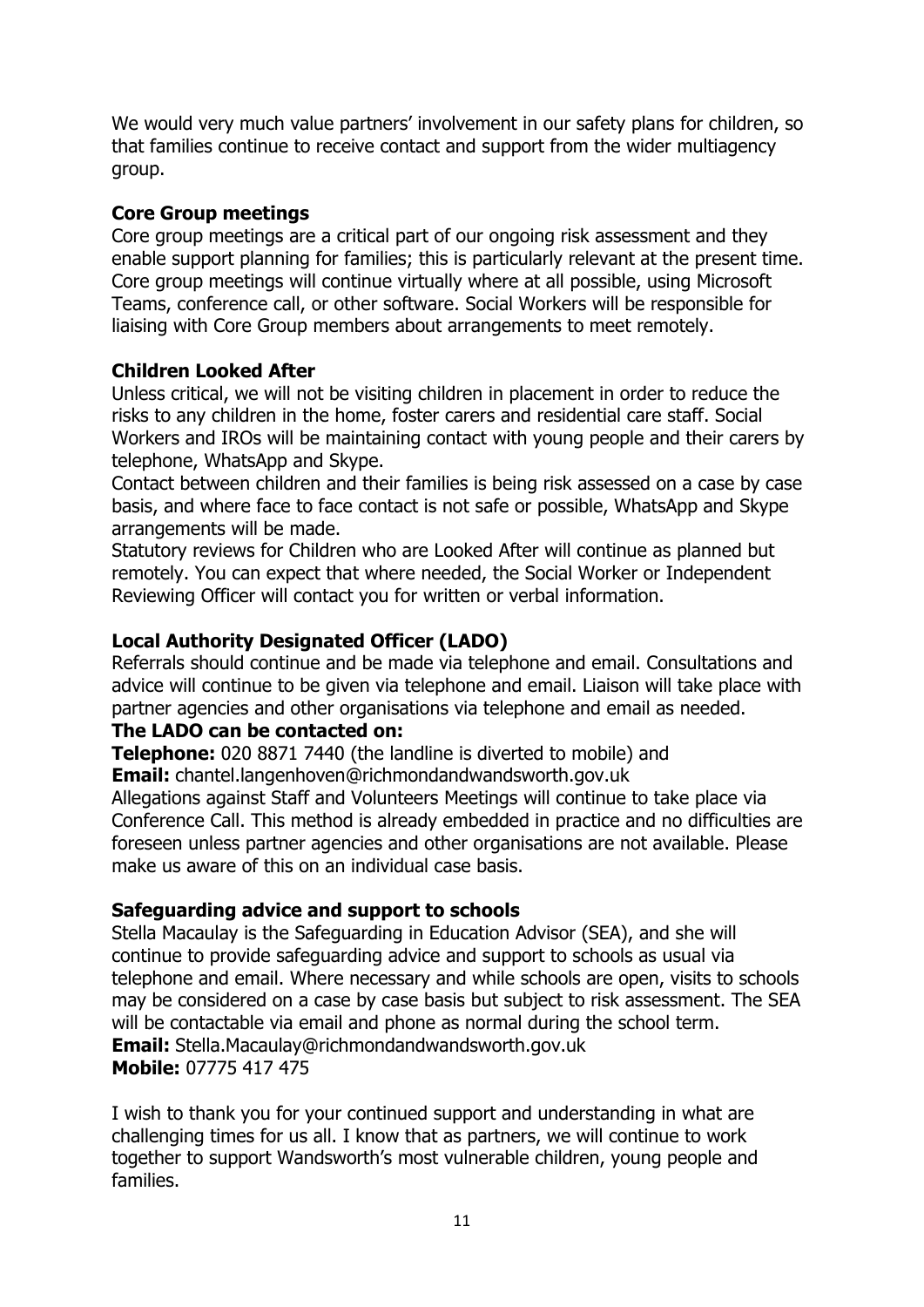Best Wishes Ana Popovici Childrens Services Director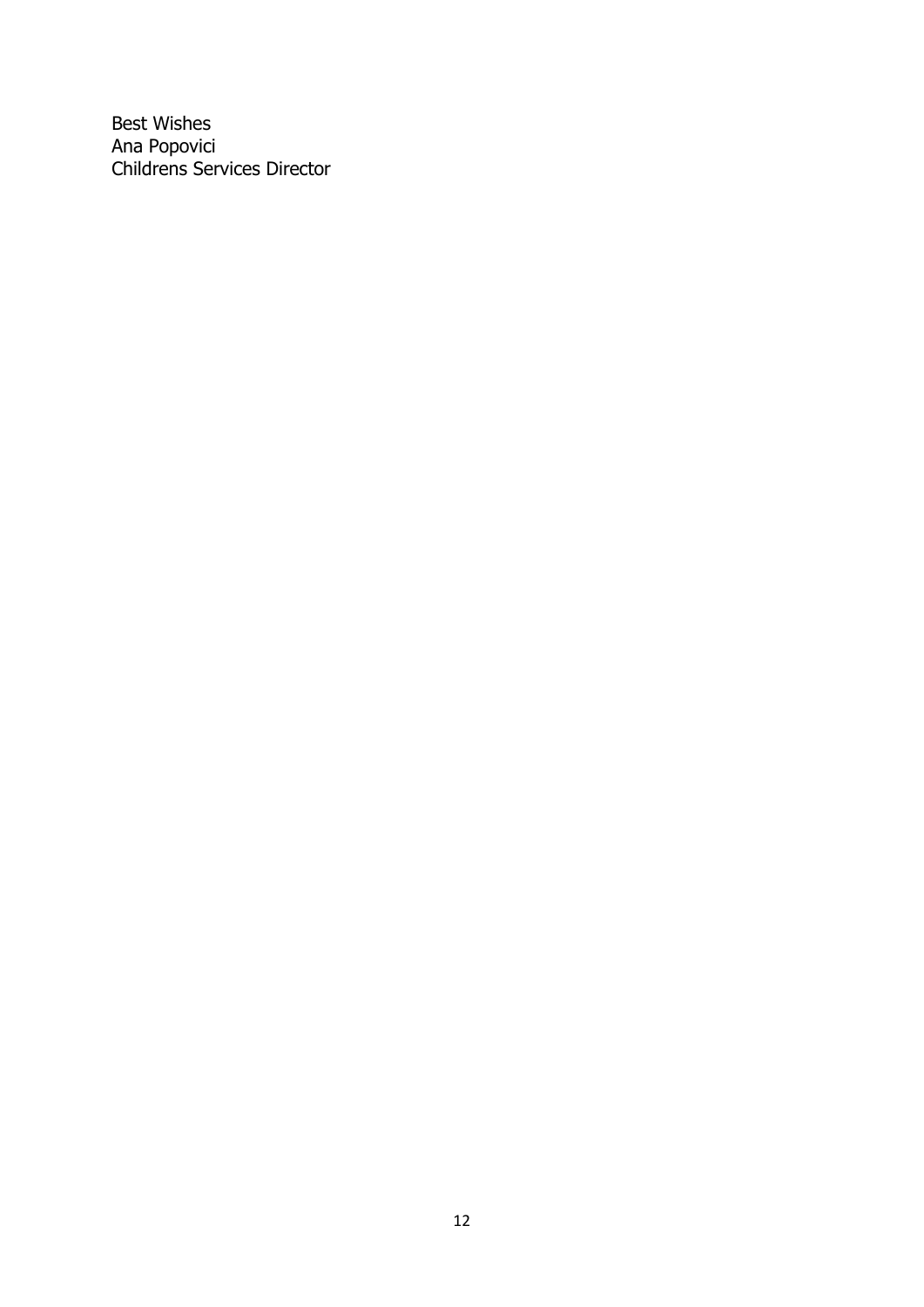### Appendix 3: **Keeping in touch with vulnerable pupils during school closures**

The definition of vulnerable children provided by Department for Education (DfE) during the coronavirus emergency covers the following groups:

- Those who have a social worker
- Those with EHCPs
- Those children with a social worker who fall into the following key groups:
	- o Children subject to Child Protection (CP) plan
	- $\circ$  Children with a Child in Need (CiN) plan
	- o Children Looked After (CLA)
	- o Children currently under assessment by children's social care due to safeguarding concerns

Many schools will also want to add other vulnerable pupils to the list of children who will need to be regularly monitored; examples would be:

- Those who are known to self-harm
- Those who have expressed suicidal thoughts / made previous suicide attempts
- Those with other emotional / mental health concerns (e.g. low mood / high anxiety etc.)
- Those with medical conditions making them additionally vulnerable
- Young Carers
- Particular stresses in the family situation (e.g. housing issues, sibling with disability or poor health etc.)

Currently the key groups have been identified and offered the opportunity to attend school during the closures. However, we know that many families (for a variety of reasons) have declined to accept this offer and the children are at home. Social Care staff are working and will be continuing to monitor those children known to them, but value schools' continued involvement in safety plans and monitoring to ensure children are safeguarded as effectively as possible.

While not in school, children will have reduced access to safe adults outside their family and those who have concerns and worries will have less opportunity to be able to disclose these. It is therefore crucial that each school puts systems in place to make regular contact with identified children and to also provide all children with ways to contact school staff if they have any worries of a safeguarding nature as well as reminding them of national helplines such as Childline. A dedicated telephone number and email address for contact is advised – regular monitoring of these can be shared by key staff members if necessary.

It is important that all contact with identified children (and any new contacts instigated by a child) are recorded in safeguarding systems in the usual way. With many staff working offsite each school will need to establish a system for information to be shared with DSLs and agreement about how records will be kept up to date.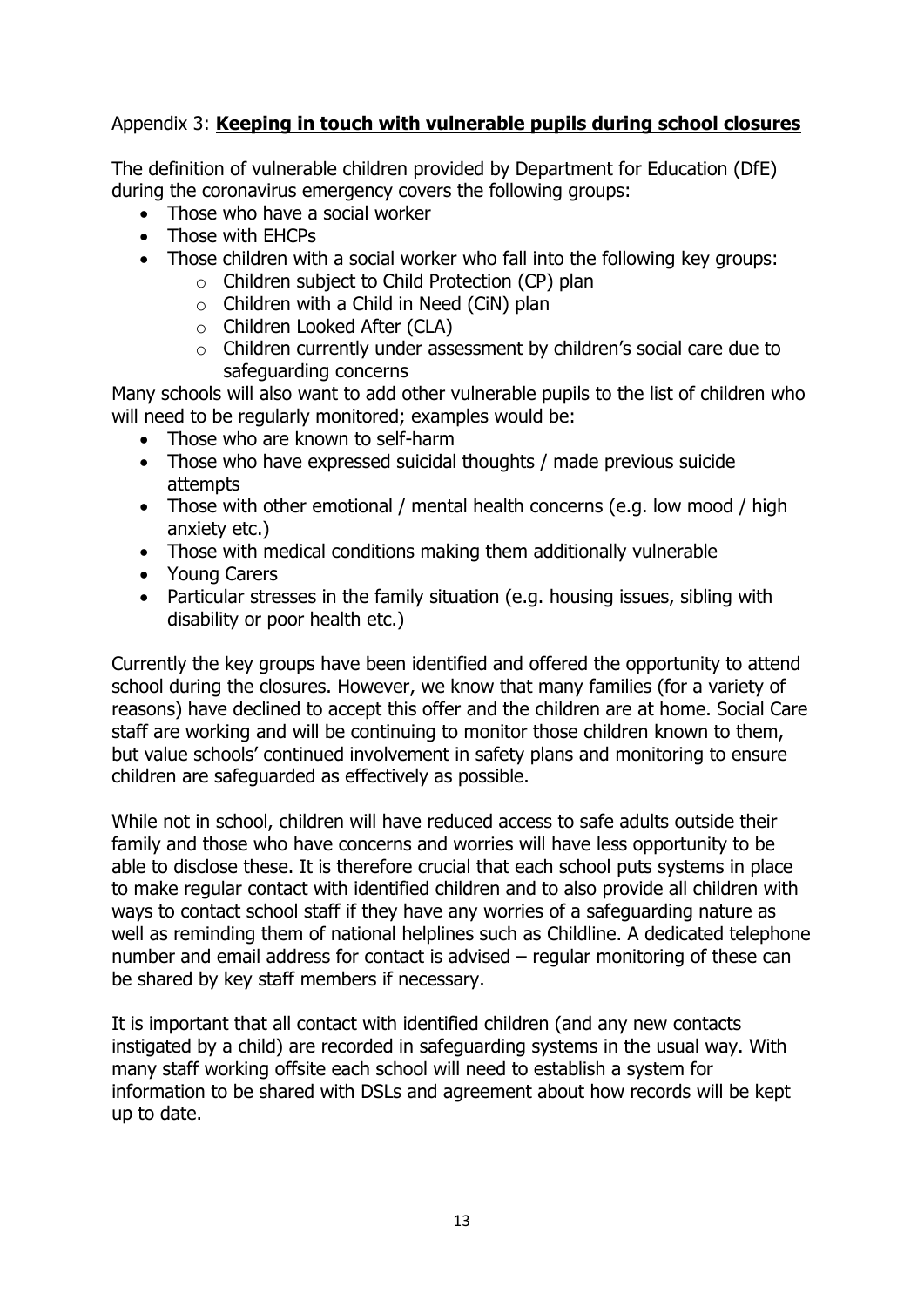It is also important to realise that in the current situation a parent could fall ill quite quickly and children need clear information about how they can access support if this were to be the case.

It is likely much contact with children and families will be by telephone (although some may be by email). Wherever possible school phones (including school mobiles) should be used but if personal phones have to be used staff should ensure personal numbers are withheld. Simply inputting the number 141 before dialling the number means that the number will be withheld. This works for both landlines and mobile phones. Wherever possible call on a landline (if one is available) or via the parent's mobile number. If talking directly to a child, ask if an adult is present.

Ask staff members to record each conversation  $-$  a pro forma is attached with some guidance about possible questions as an aide memoire.

If a child has a safety plan (e.g. for those who self-harm or have expressed suicidal ideation) remind them of how they keep themselves safe.

Many schools will have allocated a group of children / families to particular key individuals on the staff team to facilitate contact. All those involved need to ensure their recording is robust and the DSL is informed of any safeguarding concerns at the earliest opportunity so that decisions about any necessary actions can be taken in the usual way.

Referrals should be made to Children's Social Care via the MARF to MASH as usual. MASH@wandsworth.gov.uk 020 8871 6622. MASH and Referral and Assessment Team social workers are maintaining services to provide assessment and take action to protect children in cases of immediate risk and/ or significant harm being identified. MASH workers will also be able to provide advice if required. The Out Of Hours service will remain contactable on 020 8871 6000.

If key staff undertaking these monitoring tasks are working off school site it is important that they have access to contact details for families and also for other professionals in the network in case there is a need to contact the relevant person quickly. This information needs to be kept securely.

It will also be helpful for key staff to have access to information about other agencies who may be able to provide support around specific issues that arise, in case this is required.

Some schools have already made plans to make direct contact with families by making home visits – if this is considered, risk assessments should be carried out prior to any visit. Generally social care or early help colleagues are better placed to carry out any visits that are required and schools may want to seek advice if visits are planned. If visits are carried out by school staff reasonable social distancing measures should be in place – for example doorstep visits rather than entering family homes and staying at the recommended distance from family members.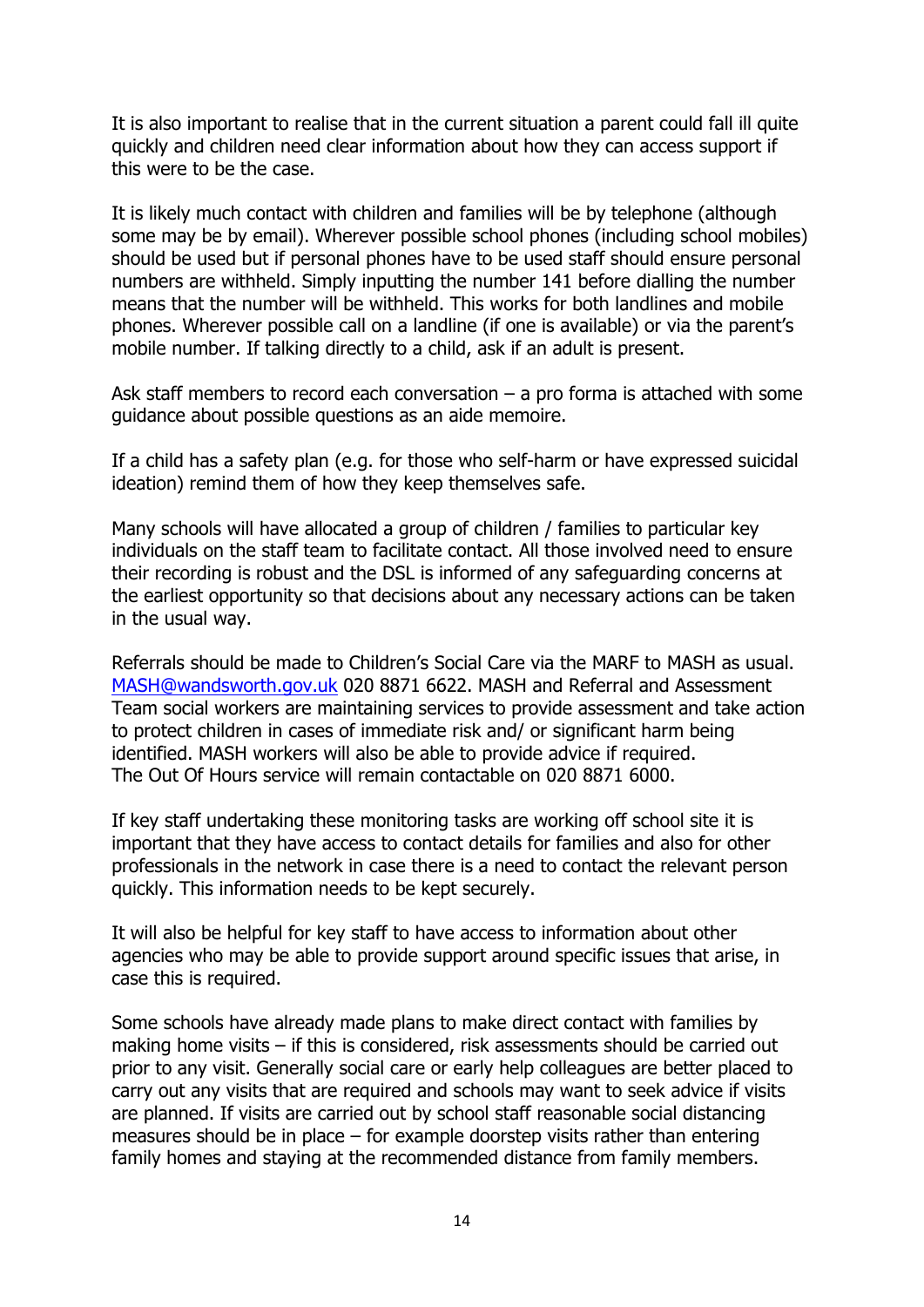Sensible hygiene precautions should be taken. It is important for children to be seen and where possible spoken to directly by the person carrying out the visit.

If school staff maintaining contact become concerned about a vulnerable child/family this should be reported as soon as possible to the child's allocated social worker. Most social workers are working from home, so e-mail alerts are the best option or calls to mobiles if available. If the allocated worker is not contactable (e.g. through illness) schools should contact the line manager if details are known or MASH if the concern is urgent. Stella Macaulay can also support with facilitating contact with workers if difficulties are being experienced by schools.

If schools are concerned about reasons for families not taking up the offer of a school place they should discuss these concerns with the child's allocated social worker so that they can support with talking to the family and encourage take up where this is considered safe and appropriate.

If schools cannot contact any vulnerable child or family while carrying out routine monitoring and robust attempts have been made (e.g. 3 calls; alternative numbers tried if available) the social worker (or MASH if worker not available) should be alerted to this immediately.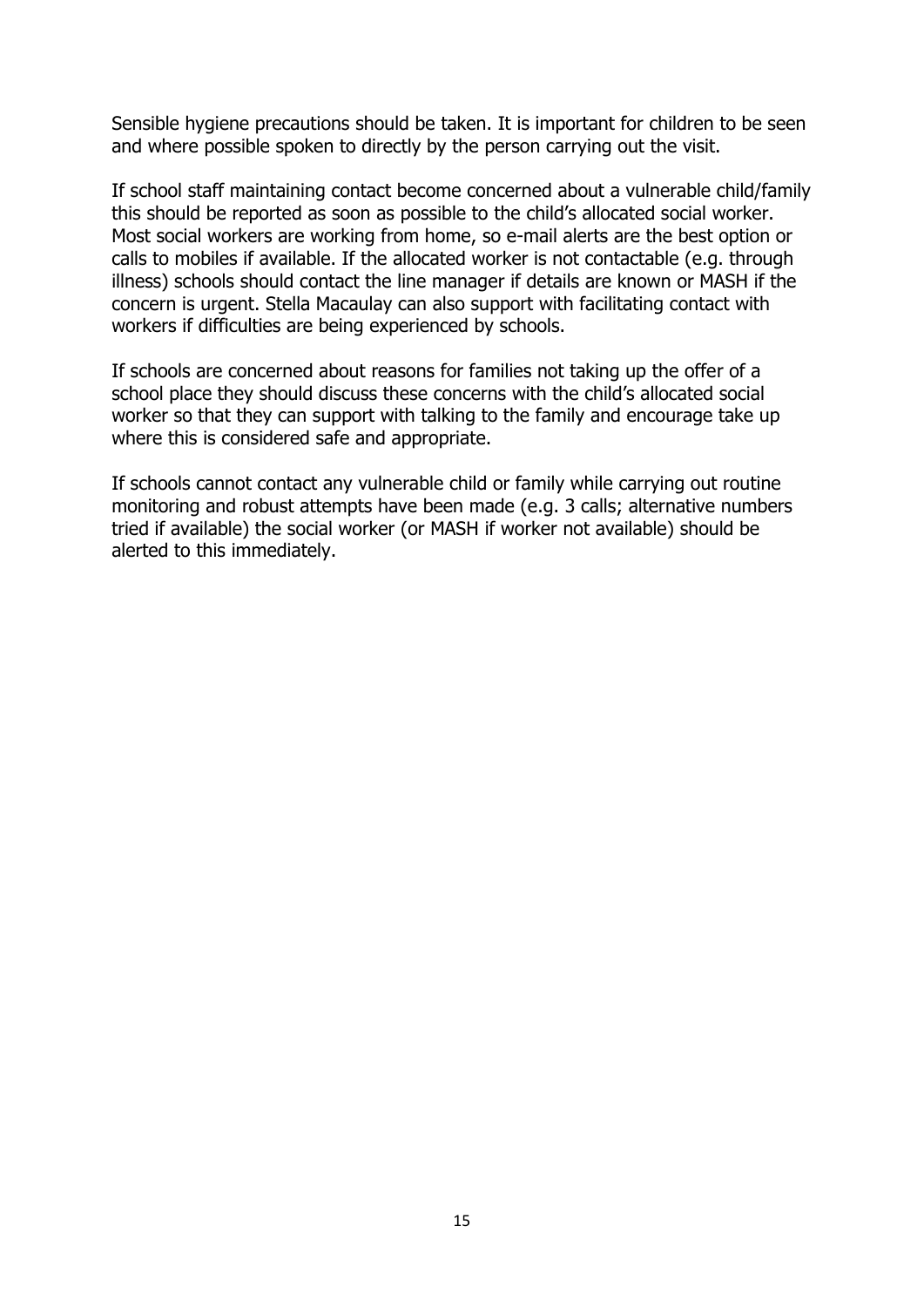# Appendix 4: **Duty/Crisis line for Young People, Families and Professionals**

During COVID 19 CAMHS have reduced Face to face contact to a minimum. However, we are still here to provide support and will often do this by phone or using video. In a crisis young people/Families/Carers in crisis are encouraged to access support by phone.



#### **24-hour contact numbers:**

#### **Other numbers**

Child line **0800 1111** – calls are free and confidential HOPE line UK **0800 068 4141**

#### Samaritans **116 123**

Young Minds Crisis Messenger - provides free, 24/7 crisis support across the UK mental health crisis - If you need urgent help text YM to 85258 If you need urgent/ life threatening medical attention' call 999 or attend your local A&E